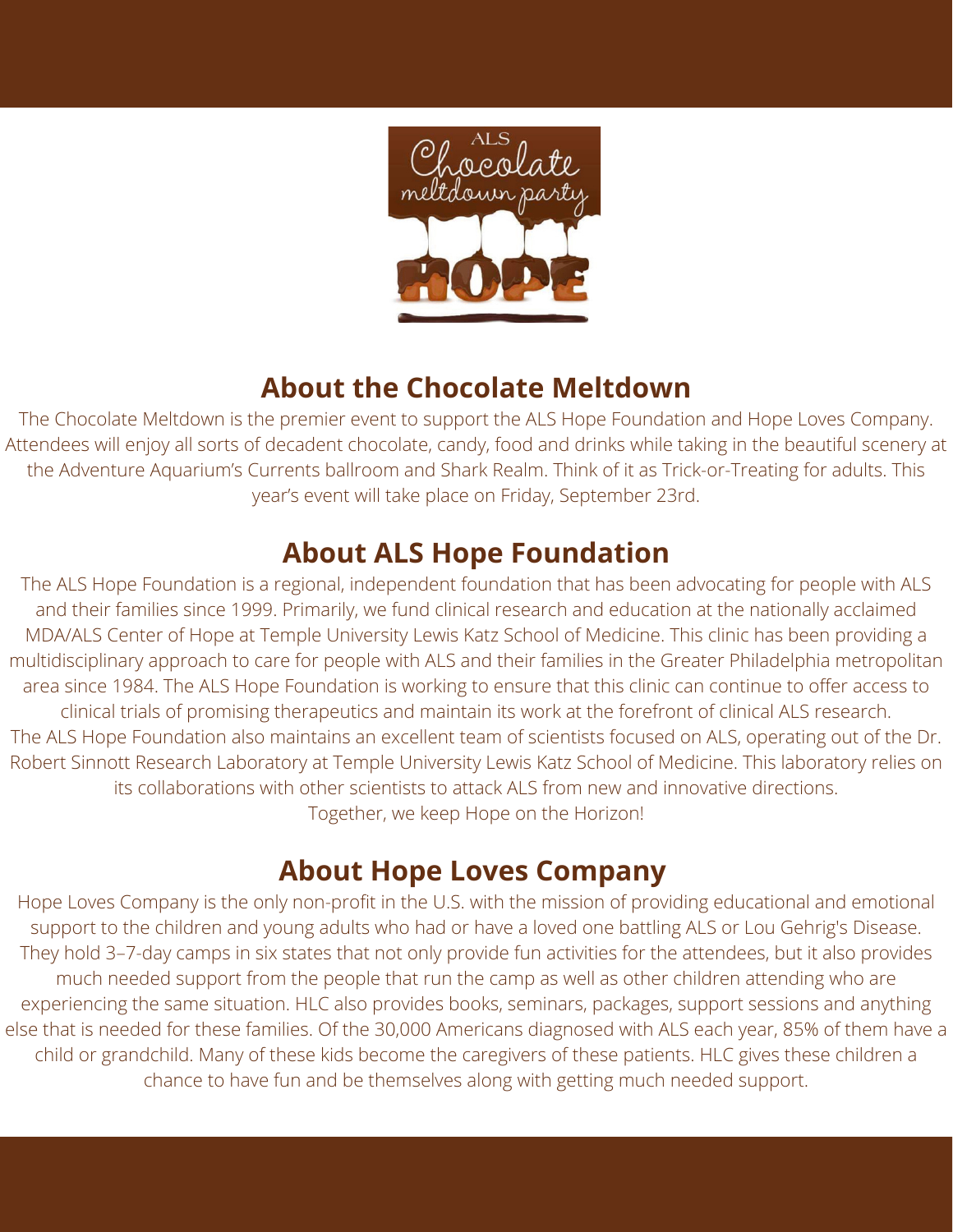

**Friday, September 23, 2022 Adventure Aquarium 1 Riverside Drive Camden, NJ 08103**

### PENGUIN SPONSOR-----------\$5,000

## WHALE SPONSOR------------\$25,000+

- (40) VIP Tickets to the Party
- (15) VIP Tickets Donated to ALS Families
- VIP Gift to all Attendees
- (4) Reserved Tabletops at the VIP Party
- (4) Reserved Tabletops at the Main Party
- Advertising Banner at the VIP Party
- Advertising Banner at the Main Party
- Company Booth at the Main Party
- Mentioned During all TV/Radio Media Appearances
- Name Listed on all Promotional Material

#### GREAT WHITE SPONSOR------\$10,000

- (20) VIP Tickets to the Party
- (6) VIP Tickets Donated to ALS Families
- (2) Reserved Tabletops at the VIP Party
- (2) Reserved Tabletops at the Main Party
- Advertising Banner at the VIP Party
- Advertising Banner at the Main Party
- Company Booth at the Main Party
- Mentioned During all TV/Radio Media Appearances
- Name Listed on all Promotional Material
- (8) VIP Tickets to the Party
- (4) VIP Tickets Donated to ALS Families
- Reserved Tabletop at the VIP Party
- Reserved Tabletop at the Main Party
- Advertising Banner at the Main Party
- Company Booth at the Main Party
- Name Listed on all Promotional Material

### STINGRAY SPONSOR--------\$2,500

- (4) VIP Tickets to the Party
- (2) VIP Tickets Donated to ALS Families
- Name Listed on all Promotional Material

### STARFISH SPONSOR---------\$1,000

- (2) VIP Tickets to the Party
- (1) VIP Tickets Donated to ALS Families
- Name Listed on all Promotional Material